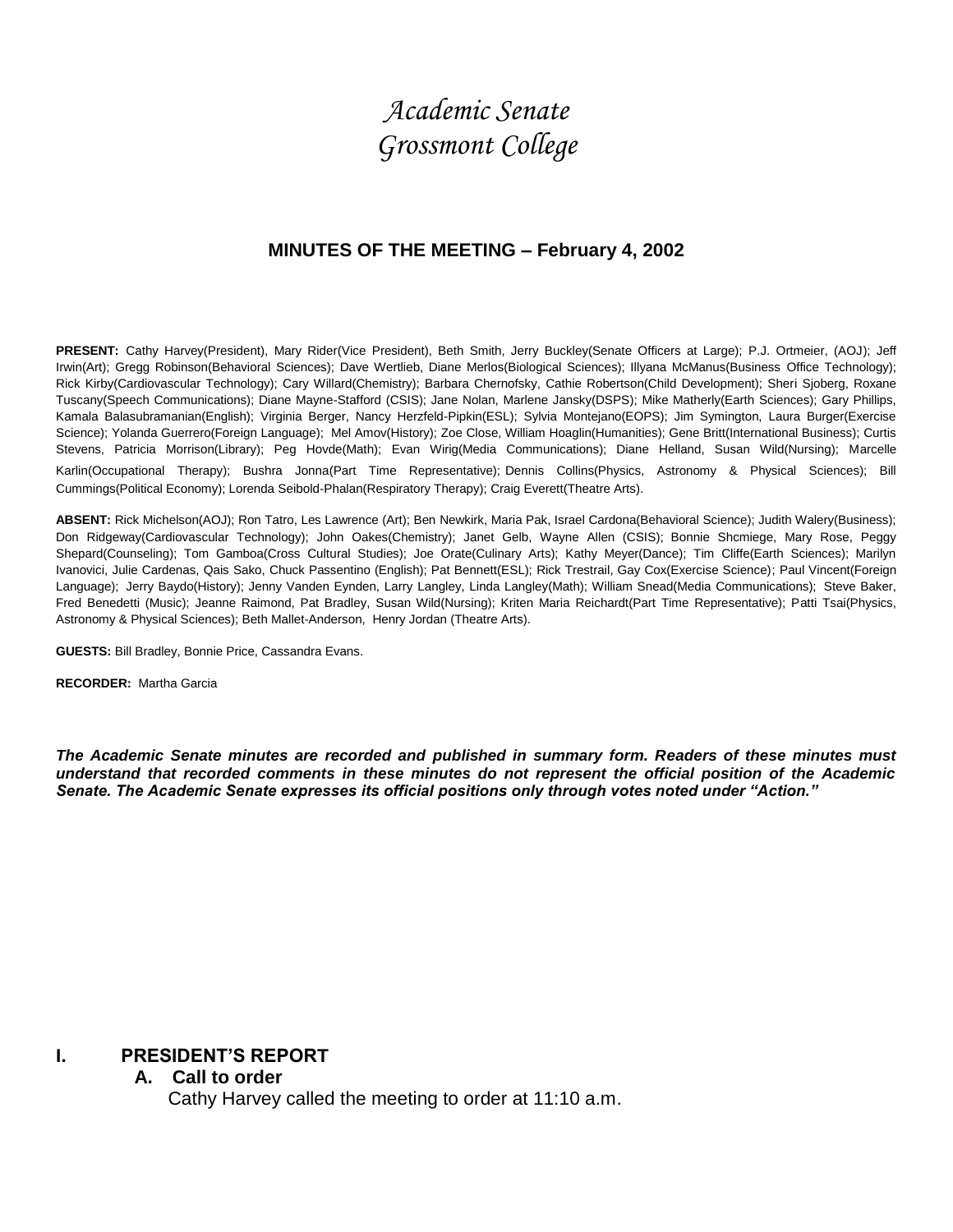### **B. Approval of Agenda**

The agenda was approved with the following amendment: On Item "D" under the President's Report, the word *"Instructional"* was added after the word "Fifth" to read "Proposed Fifth *Instructional* Dean Position.

### **M/S/U Chernofsky/Smith**

#### **C. Approval of Minutes**

The minutes of the December 3, 2001, meeting were approved as submitted.

#### **M/S/U Wertlieb/Smith**

#### **D. Academic Senate meeting new start time – 11:05 am.**

Cathy asked senators to consider the possibility of starting the Academic Senate meetings five minutes earlier. Senators agreed. The new start time will be 11:05 a.m.

#### **E. Proposed Fifth Instructional Dean Position**

#### **Presented by the Instructional Divisions Administrative Structure Study Committee.**

Because of the inordinate workload for some instructional divisions, the college is in need of some administrative restructure. The Instructional Administrative Structure Study Committee was formed to review the current college instructional dean structure and to make recommendations for restructure. The committee has proposed that a fifth instructional division be established to achieve more equity in workload. Although the final restructuring decisions lie with the college administration, the committee members are seeking Academic Senate input.

Cathy thanked the administration for acknowledging the overwhelming workload of the instructional deans and for considering a fifth division as a viable means to distribute the instructional dean's administrative workload more equitably. She also thanked the Instructional Administrative Structure Study Committee for their outstanding work and asked the committee members to stand up to be identified by the senate.

Cathy invited Larry Smith, a structure study committee member, to speak to the senate. He gave a brief history on how two fifth dean proposals had developed and asked senators to review documents attached to the agenda: the Criteria for Evaluation of Options for Final Recommendation (pink); the Option I, Model A-3 (green), which proposes the rearrangement of departments within the current Humanities Division and the Mathematics, Natural Sciences, and Exercise Science and Wellness Division so that equity between their workload could be achieved; and Option II (yellow), which places English and ESL, special programs, and administrative overload into a single division. The following noteworthy points were discussed:

### **A) Evaluations**

 Instructor evaluations were identified as extremely time consuming for the deans.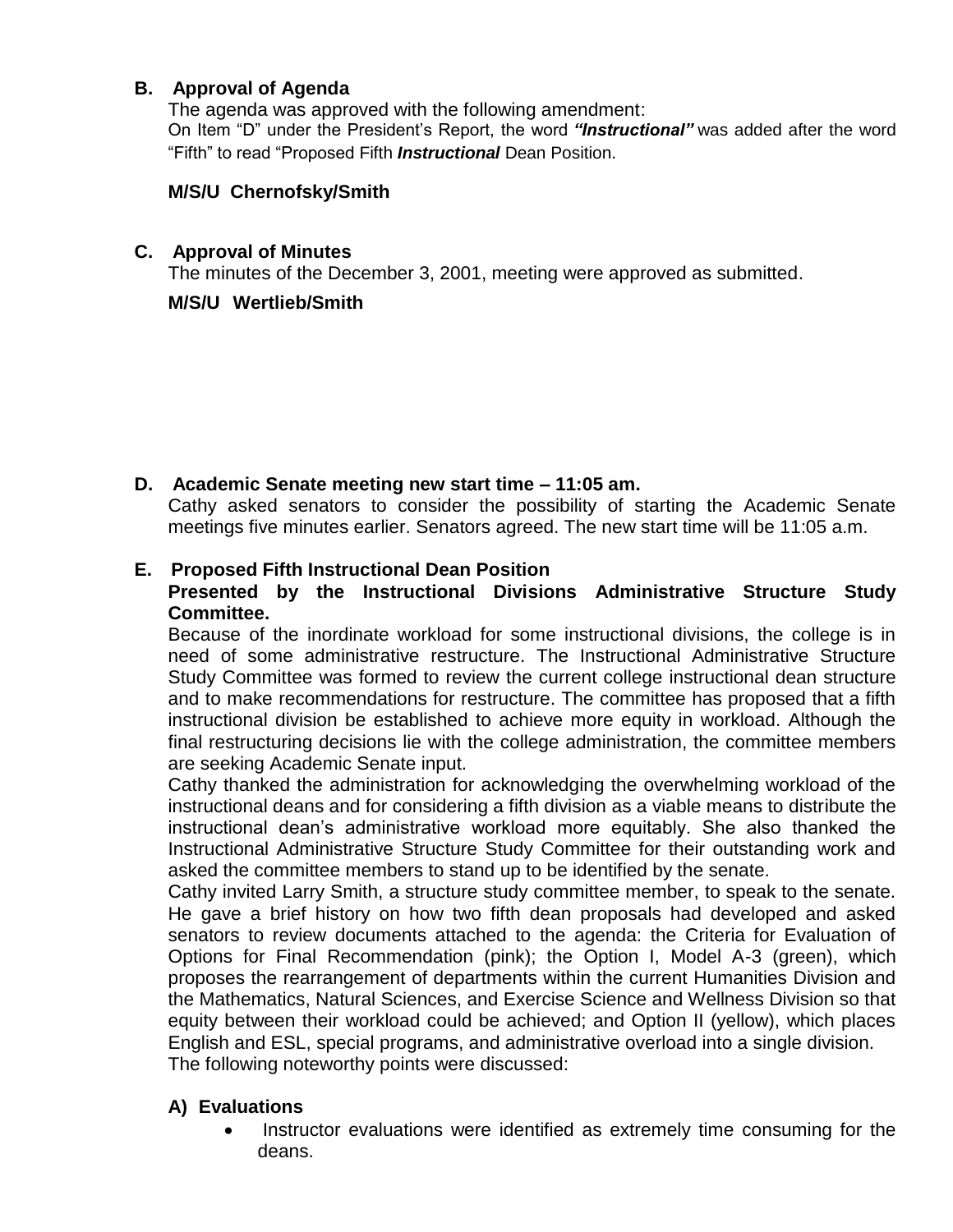- Senators suggested that evaluation responsibilities of part time instructors be distributed among other deans.
- The purpose for so many evaluations was discussed with a senator asking if there is any data supporting the benefits of frequent evaluations.
- The frequency of full time faculty evaluations was discussed.

### **B) Student Load**

 Student load was identified as another factor that requires much of each dean's time.

### **C) Economic Odds**

 Senators were concerned about the economic impact of adding a fifth division. Larry shared that another administrative restructuring model that is similar to Model A-3 had already been shared with the Planning and Budget Council.

### **D) Criteria for Evaluation of Options for Final Recommendation**

 Senators were satisfied with the Criteria for Evaluation of Options for final Recommendation that the Instructional Divisions Administrative Structure Study Committee developed. Discussion on the criteria was very limited.

### **E) Discussion related to Option I, Model A-3**

- Potential Special Program Area reassignments were yet to be determined; therefore, Option I, Model A-3 was described as an incomplete plan.
- Senators were adamant that lab sciences remain together, which is not the case with this model.
- Senators shared that with this model, departments are spread through the divisions in a way that does not make sense pedagogically.
- This model causes too many academic crossovers into other divisions.
- Ultimately, senators strongly opposed this model.

### **F) Discussion related to Option II**

- Option II was described as very creative. According to the majority of senators, this structure brings equity among the division's administrative workload.
- This option causes the least disruption to the current structure.
- This option was supported.

### **G) Discussion related to implementing neither option**

 A faculty member voiced her concern that the two models were developed based on the two divisions most overloaded. She suggested that neither model appeared feasible.

**A non-official vote eliciting support for the two models took place to give the committee and the administrators an idea of the senate' sense. The results were as follows:**

**Option I, Model A-3 0 in favor**